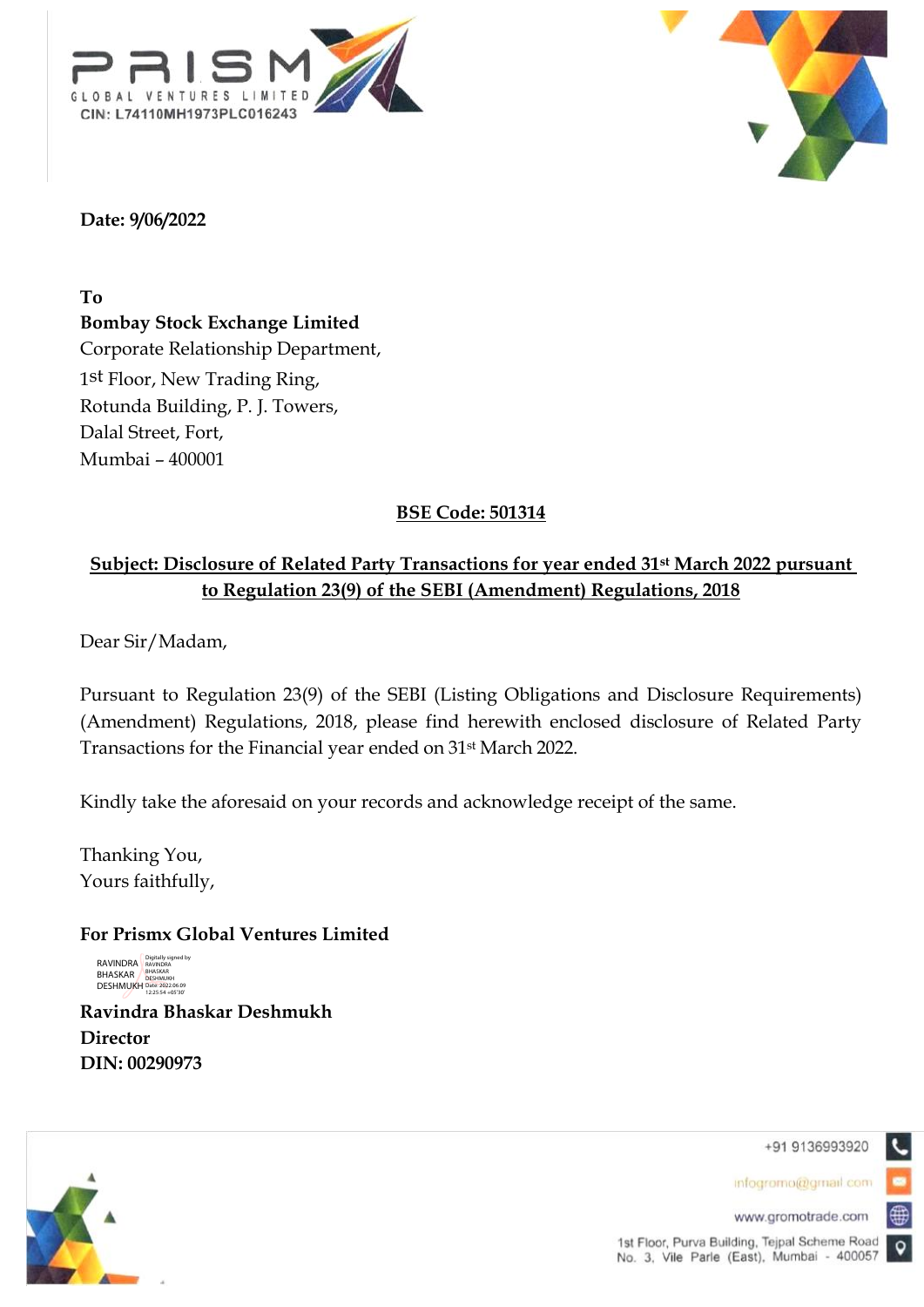



**Date: 9/06/2022**

**To, BSE Limited, The Manager (Corporate Relationship) Phiroze Jeejeebhoy Towers, Dalal Street, Mumbai — 400 001**

## **BSE Code: 501314 Sub: Submission of Disclosures on Related Party Transactions for a period from 1st April, 2021 to 31st March, 2022**

Dear Sir,

With reference to the above, please find enclosed the Related Party Transactions drawn in accordance to the applicable Accounting Standards as per the requirements of Regulation 23(9) of SEBI LODR 2015 and 2018 (Amendments).

a) Name of the related party and description of relationship.

| Related party disclosure                                     |                            |                                                     |  |  |  |
|--------------------------------------------------------------|----------------------------|-----------------------------------------------------|--|--|--|
| a) Name of the related party and description of relationship |                            |                                                     |  |  |  |
| S.No.                                                        | <b>Related Parties</b>     | <b>Nature of Relationship</b>                       |  |  |  |
| $\rm(i)$                                                     | Esaar (India) Ltd.         | <b>Promoter Interest Company</b>                    |  |  |  |
| (ii)                                                         | Atman Infotech Pvt. Ltd    | Promoter Interest Company                           |  |  |  |
| (iii)                                                        | Dheeraj Shah               | Promoter                                            |  |  |  |
| (iv)                                                         | Paresh Bhai Shah           | Relative of Promoter                                |  |  |  |
| (v)                                                          | Tejas Vinod Hingu          | Managing Director                                   |  |  |  |
| (vi)                                                         | Harish Kumar Patel         | Independent Director (resigned w.e.f 22/10/2021)    |  |  |  |
| (vii)                                                        | Bhikhubhai Kishanbhai Bait | Non Executive Director (resigned w.e.f 4/2/2022)    |  |  |  |
| (viii)                                                       | Mehul Kumar Kadiya         | Independent Director (resigned w.e.f 22/10/2021)    |  |  |  |
| (ix)                                                         | Narmdaben Ratilal Patel    | Independent Director (resigned w.e.f 22/10/2021)    |  |  |  |
| (x)                                                          | Pratiksha Maskariya        | <b>Chief Financial Officer</b>                      |  |  |  |
| $(x_i)$                                                      | Shreya Garg                | <b>Company Secretary</b>                            |  |  |  |
| (xii)                                                        | Ravindra Bhaskar Deshmukh  | <b>Executive Director</b>                           |  |  |  |
| (xiii)                                                       | Sandeep Kumar Sahu         | Independent Director (appointment w.e.f 22/10/2021) |  |  |  |
| (xiv)                                                        | Ankita Hasmukhdas Sethi    | Independent Director (appointment w.e.f 22/10/2021) |  |  |  |
| (xv)                                                         | Ketan Vyas                 | Independent Director (appointment w.e.f 22/10/2021) |  |  |  |



+91 9136993920

infogromo@gmail.com

www.gromotrade.com

⊕

 $\bullet$